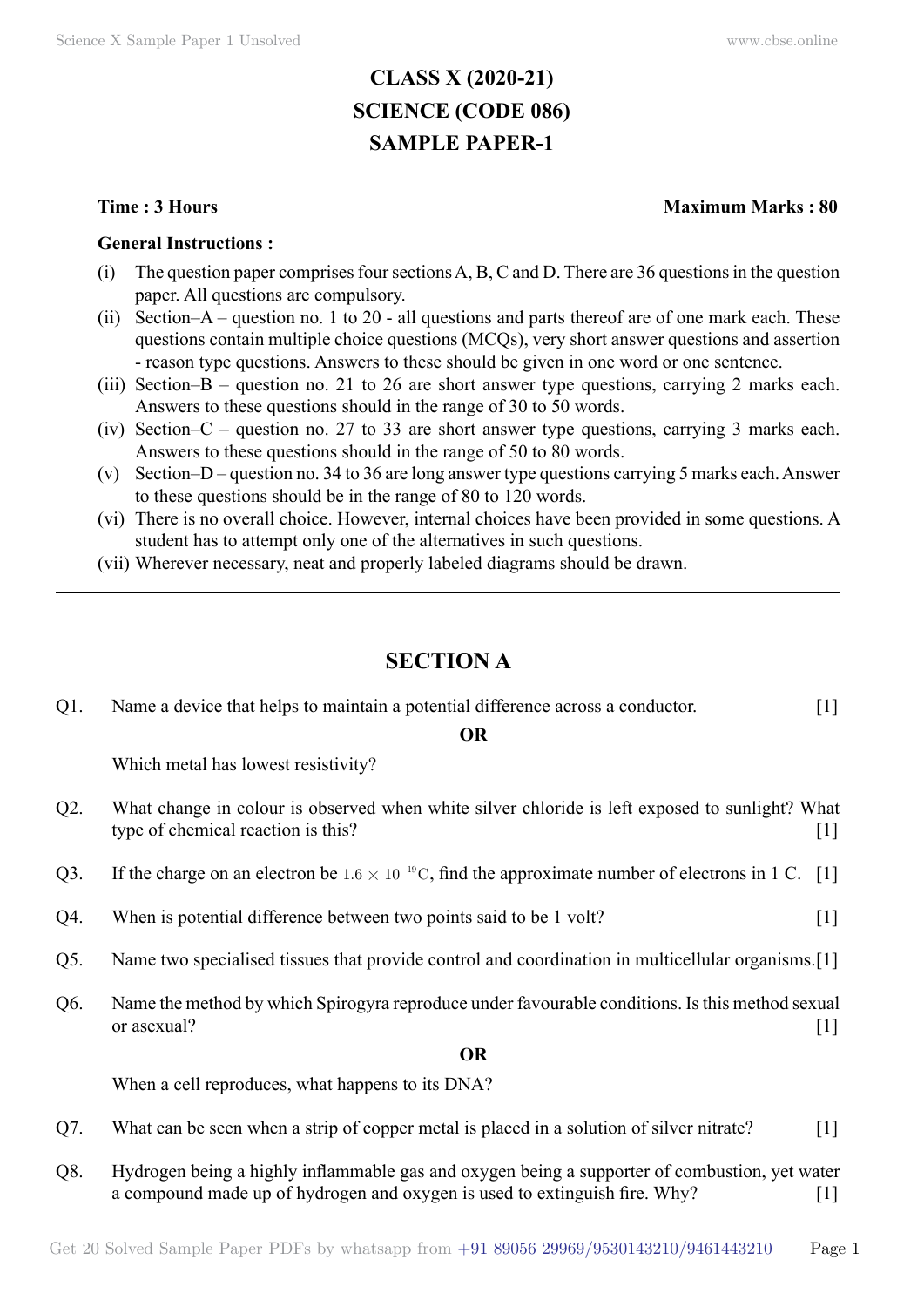Q9. What is meant by water of crystallisation in a substance? [1]

What effect does an increase in concentration of  $H^+(aq)$  ions in a solution have on pH of solution?

- Q10. At what pH in the mouth is tooth decay faster and why? [1]
- Q11. Name any one metal which reacts neither with cold water nor with hot water but reacts with heated steam to produce hydrogen gas. [1]

#### **O**

Name one metal and one non-metal in liquid state at room temperature.

Q12. Mendel observed a contrasting trait in relation to position of flowers. Mention the trait. [1]

### **O**

What is heredity?

Q13. Name the sensory receptors found in the nose and on the tongue. [1]

**For question numbers 14, 15 and 16, two statements are given-one labelled Assertion (A) and the other labelled Reason (R). Select the correct answer to these questions from the codes (a), (b), (c) and (d) as given below :**

- (a) Both A and R are true and R is correct explanation of the assertion.
- (b) Both A and R are true but R is not the correct explanation of the assertion.
- (c) A is true but R is false.
- (d) A is false but R is true.
- Q14. **Assertion :** Respiration in living beings is called exothermic reaction. [1] **Reason :** Respiration in living beings involves with absorption of heat energy.
- Q15. **Assertion :** Copper is used to make hot water tanks and not steel. [1] **Reason** : Copper is a better conductor of heat than steel and it is fairly resistant to corrosion than steel.

### **O**

Assertion : When zinc is added to a solution of iron (II) sulphate, no change is observed. **Reason :** Zinc is less reactive than iron.

- Q16. **Assertion :** During fertilization only head of spermatozoa enters egg. [1] **Reason :** If several spermatozoa hit the egg at same time, all can enter the egg.
- Q17. **Read the following and answer any four questions from 17.1 to 17.5.**  $1 \times 4$ Energy is needed to maintain a state of order in our body. The source of energy and materials is the food we eat. Some organisms use simple food material obtained from inorganic sources and other organisms utilise complex substances. These complex substances have to be broken down into simpler ones before they can be used for the upkeep and growth of the body.
	- **17.1** All non-green organisms fall under the category of
		- (a) autotrophs
		- (b) heterotrophs
		- (c) saprobes
		- (d) chemotrophs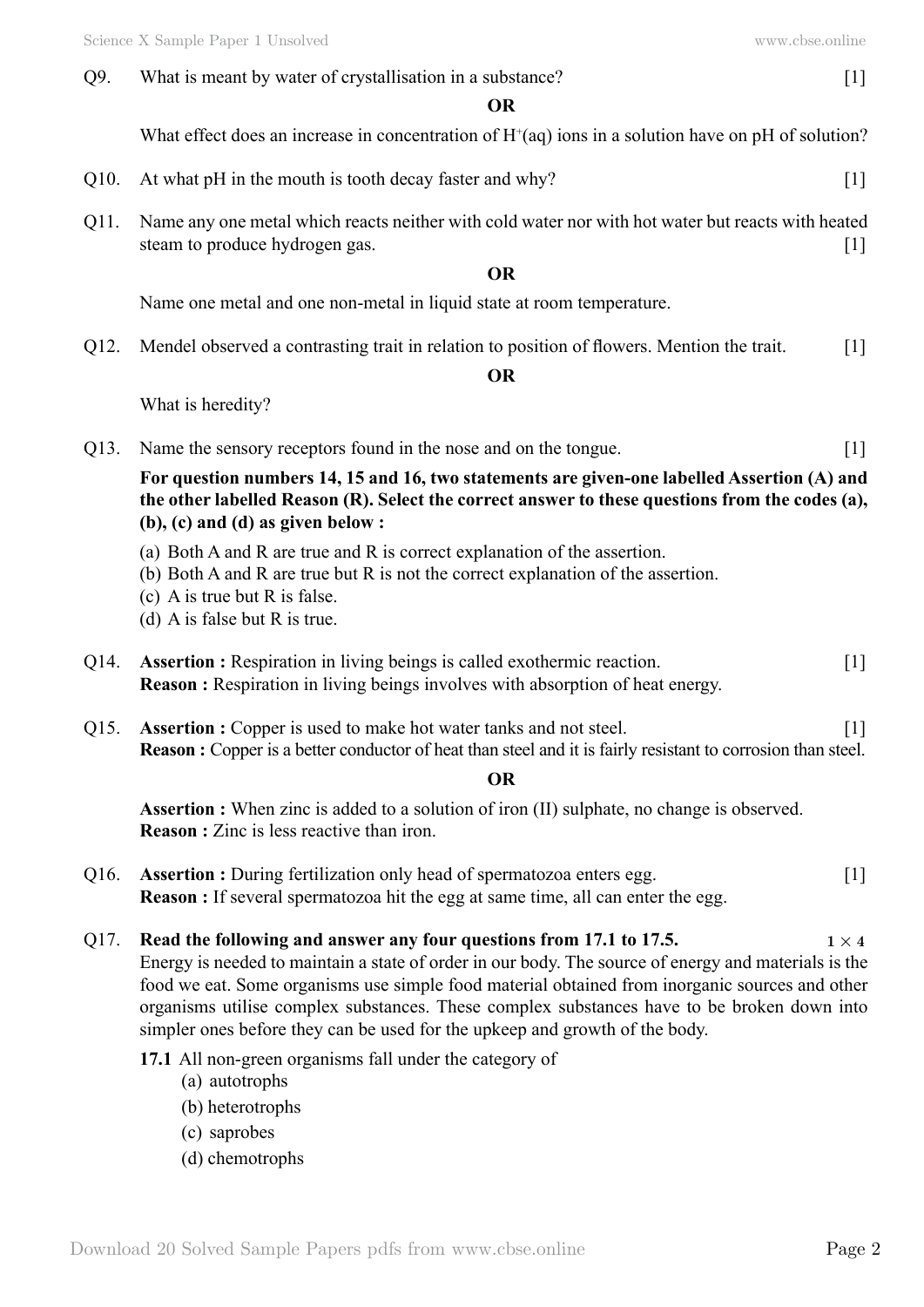**17.2** The diagram below is an experiment conducted to study a factor necessary for photosynthesis.



The test performed on the leaf and the solution used for the test are respectively

- (a) starch test and potassium iodide
- (b) chlorophyll test and ethyl alcohol
- (c) photosynthesis test and potassium iodide
- (d) starch test and ethyl alcohol

**17.3** Below given diagram represents the cross section of a leaf.



Identify "X" and choose the correct combination of plots provided in the following table.

|     | X               | <b>Description</b> | <b>Function</b>                                         |
|-----|-----------------|--------------------|---------------------------------------------------------|
| (a) | Chlorophyll     |                    | A green coloured pigment Essential for photosynthesis   |
| (b) | Chloroplast     | A cell organelle   | Conducts photosynthesis                                 |
| (c) | Vascular bundle | Vascular tissue    | Transportation in plants                                |
| (d) | Chloroplast     |                    | A green coloured pigment   Essential for photosynthesis |

**17.4** Which of the following statement(s) is (are) true about stomata?

- I. These are the tiny pores present on the surface of the leaves.
- II. Through these, massive amounts of gaseous exchange take place.
- III. Plants open these pores when carbon dioxide is not required for photosynthesis.
- IV. Guard cells operate the opening and closing of these pores.
- (a) I and II only (b) I and III only
- (c) I, II and III only  $(d)$  I, II and IV only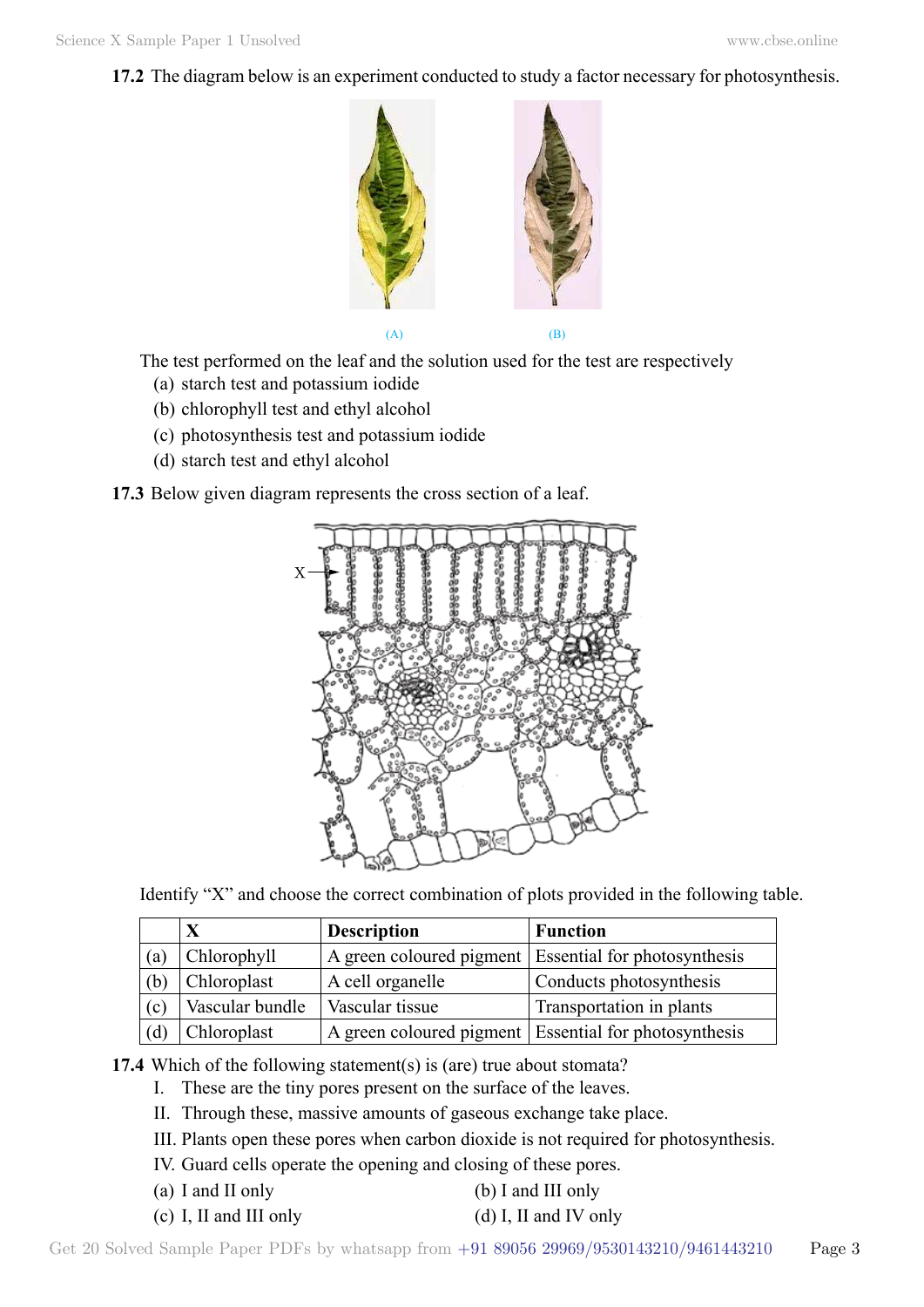**17.5** Study the table below and select the row that has the incorrect information.

|              | Organism | Type of heterotrophic nutrition |
|--------------|----------|---------------------------------|
| (a)          | Amoeba   | Holozoic                        |
|              | Mushroom | Saprophytic                     |
| $\mathbf{c}$ | Lice     | Parasitic                       |
|              | ion      | Parasitic                       |

# Q18. **Read the following and answer any four questions from 18.1 to 18.5.**  $1 \times 4$ Oxygen is prepared by catalytic decomposition of potassium chlorate  $(KClO<sub>3</sub>)$ . Decomposition of potassium chlorate gives potassium chloride (KCl) and oxygen  $(O_2)$ . The following reaction takes place :  $KClO<sub>3</sub>(s) \longrightarrow KCl(s) + O<sub>2</sub>(g)$ **18.1** How many moles of KClO<sub>3</sub> are required to produce 2.4 moles of  $O<sub>2</sub>$ ? (a) 1.6 mole (b) 2.6 moles (c)  $2.1$  mole (d)  $1.9$  moles **18.2** Which element is reduced in the given reaction. (a) oxygen (b) potassium (c) chlorine (d) None the these **18.3** How many moles of KClO<sub>3</sub> give 3 moles of oxygen? (a) 2 mole (b) 1 moles  $\alpha$  4 mole (d) 5 moles **18.4** The oxidation state of chlorine in potassium chlorate is (a)  $+2$  (b)  $+3$ (c)  $+4$  (d)  $+5$ **18.5** Decomposition of potassium chlorate gives (a) KCl (b)  $O_2$ (c) KCl,  $O_2$  (d) KCl<sub>3</sub>

### Q19. **Read the following and answer any four questions from 19.1 to 19.5.**  $1 \times 4$ Sunita wants to observed the phenomenon of refraction of light when she performed the experiment of refraction of light. She observed that When light ray goes from one transparent medium to another transparent medium, it suffers a change in direction, into second medium. The extent of the change in direction suffered by the phenomenon of change in the path of light rays when going from one medium to another medium is known as refraction. Ray is a given pair of media can be expressed in terms of refractive index. The refractive index is related to an important physical quantity in the relative speed of light in different media.

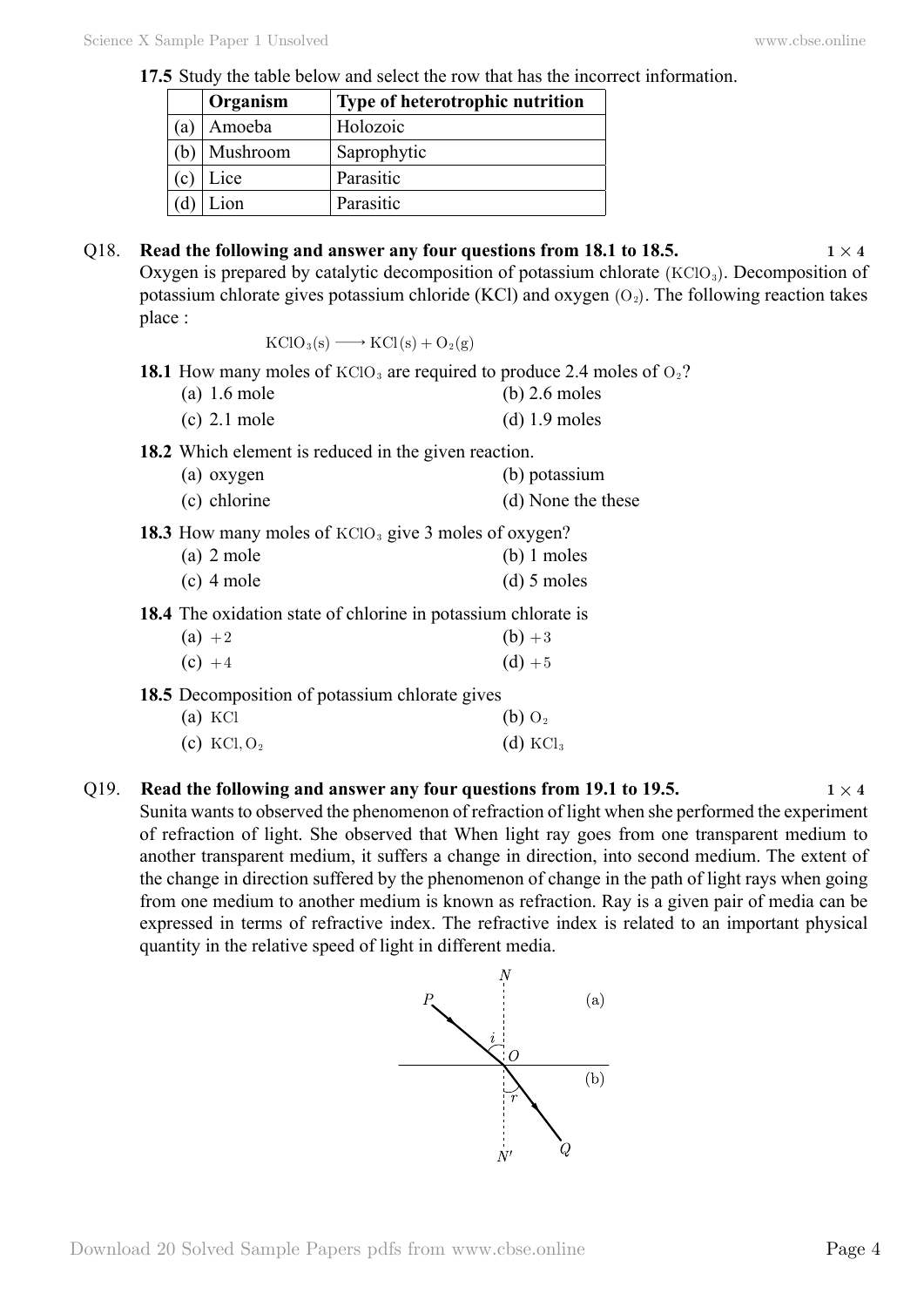**19.1** When light goes from one medium to another than which parameter of light wave remain constant?

| (a) Frequency | (b) Wavelength |
|---------------|----------------|
| (c) Velocity  | (d) Amplitude  |

- **19.2** Refractive indices of water, sulphuric acid, glass and carbon disulphide are 1.33, 1.43, 1.53 and 1.63 respectively. The light travels slowest in
	- (a) sulphuric acid (b) glass
	- (c) water (d) carbon disulphide
- **19.3** Light enters from air to glass having refractive index 1.50. The speed of light in vacuum is  $3 \times 10^8$  ms<sup>-1</sup> the speed of light in the glass is?.

| (a) $2 \times 10^8 \text{ ms}^{-1}$ | (b) $3 \times 10^9 \text{ ms}^{-1}$ |
|-------------------------------------|-------------------------------------|
| (c) $4 \times 10^8 \text{ ms}^{-1}$ | (d) $2.5 \times 10^8 \,\rm ms^{-1}$ |

**19.4** The unit of refractive index?

| $(a)$ m/s     | (b) $\rm m^2/s$ |
|---------------|-----------------|
| (c) Unit less | $(d)$ m – s     |

**19.5** A ray of light passes from a medium *A* to another medium *B* . No bending of light occurs if the ray of light his the boundary of medium *B* at an angle of

| $(a) 0^{\circ}$               | (b) $45^\circ$    |
|-------------------------------|-------------------|
| $\left( \text{c} \right)$ 90° | (d) $120^{\circ}$ |

Q20. **Read the following and answer any four questions from 20.1 to 20.5.**  $1 \times 4$ Ohms law gives a relationship between current and potential difference. According to this Law, at constant temperature, the current flowing through a conductor is directly proportional. to the potential difference across its ends. The ratio of potential difference applied between the ends of a conductor and the current flowing through it is a constant quantity called resistance.

The following graph is obtained by a researcher while doing an experiment to study Ohm s law. The *I*- *V* graph for four conductors *A*, *B*, *C* and *D* having resistance  $R_A$ ,  $R_B$ ,  $R_C$  and  $R_D$  respectively are shown in the graph.



**20.1** If all the conductors are of same length and same material, which is the thickest ?

| (a) $C$<br>(b) $D$ |  |
|--------------------|--|
|                    |  |

(c) *A* (d) *B*

**20.2** If all the conductors are of same thickness and of same material, which is the longest ?

- (a) *B* (b) *C*
- (c) *A* (d) *D*

**20.3** Which one of the following relations is true for these conductors ?

(a)  $R_A > R_B > R_C > R_D$  (b)  $R_A = R_B < R_C < R_D$ (c)  $R_A < R_B < R_C < R_D$  (d)  $R_A = R_B = R_C = R_D$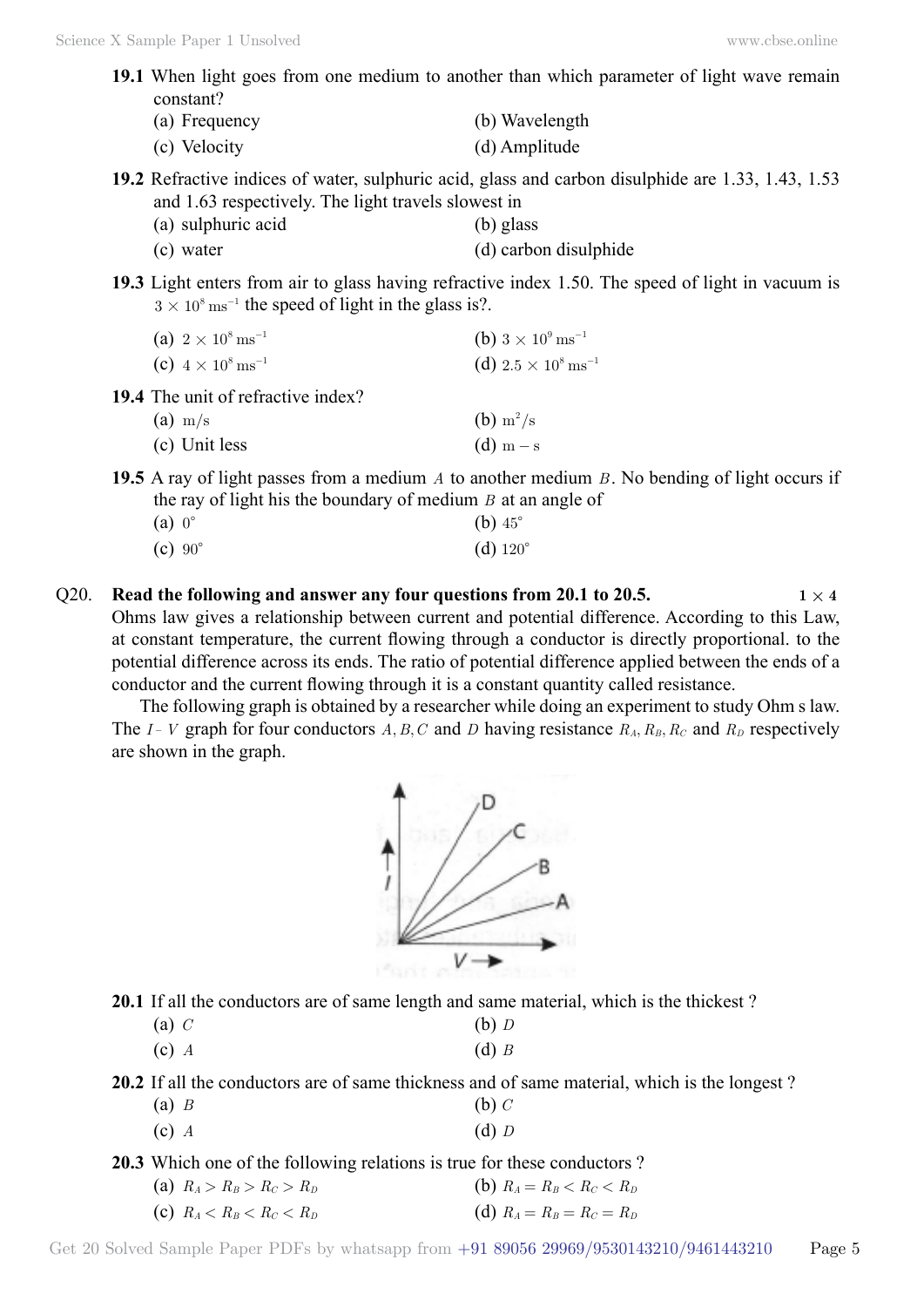- **20.4** If conductors *A* and *B* are connected in series and *I V* graph is plotted for the combination, its slope would be:
	- (a) more than that of *A* (b) between *A* and *B*
	- (c) more than that of *D* (d) less than that of *A*
- **20.5** If conductors *C* and *D* are connected in parallel and  $I V$  graph is plotted for the combination, its slope would be:
	- (a) between *C* and *D* (b) lesser than that of *A*
	- (c) more than that of *D* (d) between *B* and *C*

### **Section B**

Q21. A white chemical compound becomes hard on mixing proper quantity of water. It is also used to maintain joints in fixed position. Name the chemical compound and write its chemical formula. Write the chemical equation to show what happens when water is added to this compound in proper quantity.  $[2]$ 

### **O**

Two solutions 'A' and 'B' have pH value 3.0 and 10.5 respectively. Which of these will turn

- a. Blue litmus solution to red,
- b. Phenolphthalein from colourless to pink? Justify your answer in each case.
- Q22. State the changes that take place in the uterus when
	- a. Implantation of embryo has occurred
	- b. female gamete/egg is not fertilized [2]
- Q23. Why is lithium with atomic number 3 and potassium with atomic number 19 are placed in group one? What will be atomic number of the first two elements in the second group? [2]

### **O**

- a. Name the element with atomic number 17.
- b. To which period does it belong to?
- c. To which group does it belong to?
- d. Write its electronic configuration.
- Q24. Observe the given figure and answer the questions that follow: [2]



- a. Identify the gas '*X* '.
- b. How will you test for the gas which is liberated in the experiment?
- Q25. In the below set-up, the focal length of the concave mirror is 4.0 cm. Where should the screen be placed on the scale to obtain a sharp image? [2]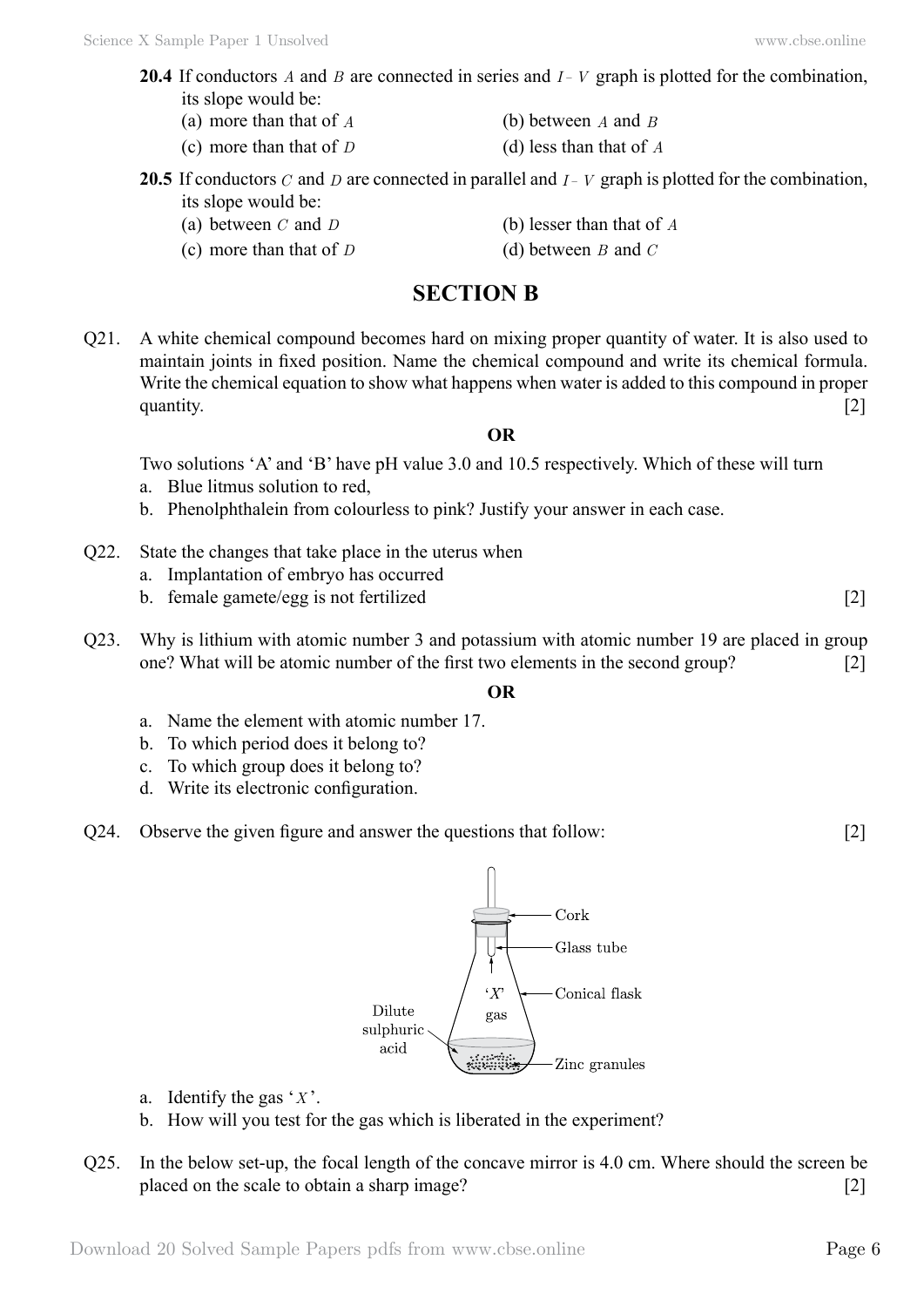Science X Sample Paper 1 Unsolved [www.cbse.online](http://www.cbse.online)



- Q26. a. What material is used in making the filament of an electric bulb?
	- b. Name the characteristics which make it suitable for this. [2]

# **Section C**

- Q27. 2 g of ferrous sulphate crystals were heated in a hard glass test tube and observations recorded.
	- a. What type of odour is observed on heating ferrous sulphate crystals?
	- b. Name the products obtained on heating ferrous sulphate crystals.
	- c. What type of reaction is taking place. [3]

### **O**

- a. Why metals are not found in their free state generally?
- b. If a strip of aluminium with scratched clean surface is dipped into an aqueous solution of copper sulphate for little time, surface of the strip becomes brownish. What is the reason for this? Write the balanced chemical equation for the reaction.
- Q28. How do guard cells regulate opening and closing of stomatal pores? [3]
- Q29. Write the chemical formula for washing soda. How may it be obtained from baking soda? Name an industrial use of washing soda other than washing clothes. [3]
- Q30. Out of the elements  $H(1)$ ,  $Be(4)$ ,  $Na(11)$  and  $Mg(12)$ .
	- a. Write the pair of elements having similar chemical properties.
	- b. State the group number of each pair,
	- c. Name one another element belonging to each of these groups. [3]
- Q31. What are covalent compounds? Why are they different from ionic compounds? List their three characteristic properties. [3]
- Q32. Why does the sun appear reddish early in the morning? Will this phenomenon be observed by an observer on the moon? Justify your answer with a reason. [3]
- Q33. Suggest three contraceptive methods to control the size of human population which is essential for the health and prosperity of a country. State the basic principle involved in each. [3]

# **Section D**

- Q34. a. Give a chemical test to distinguish between saturated and unsaturated hydrocarbon.
	- b. Name the products formed when ethane burns in air. Write the balanced chemical equation for the reaction showing the types of energies liberated.
	- c. Why is reaction between methane and chlorine in the presence of sunlight considered a substitution reaction? [5]